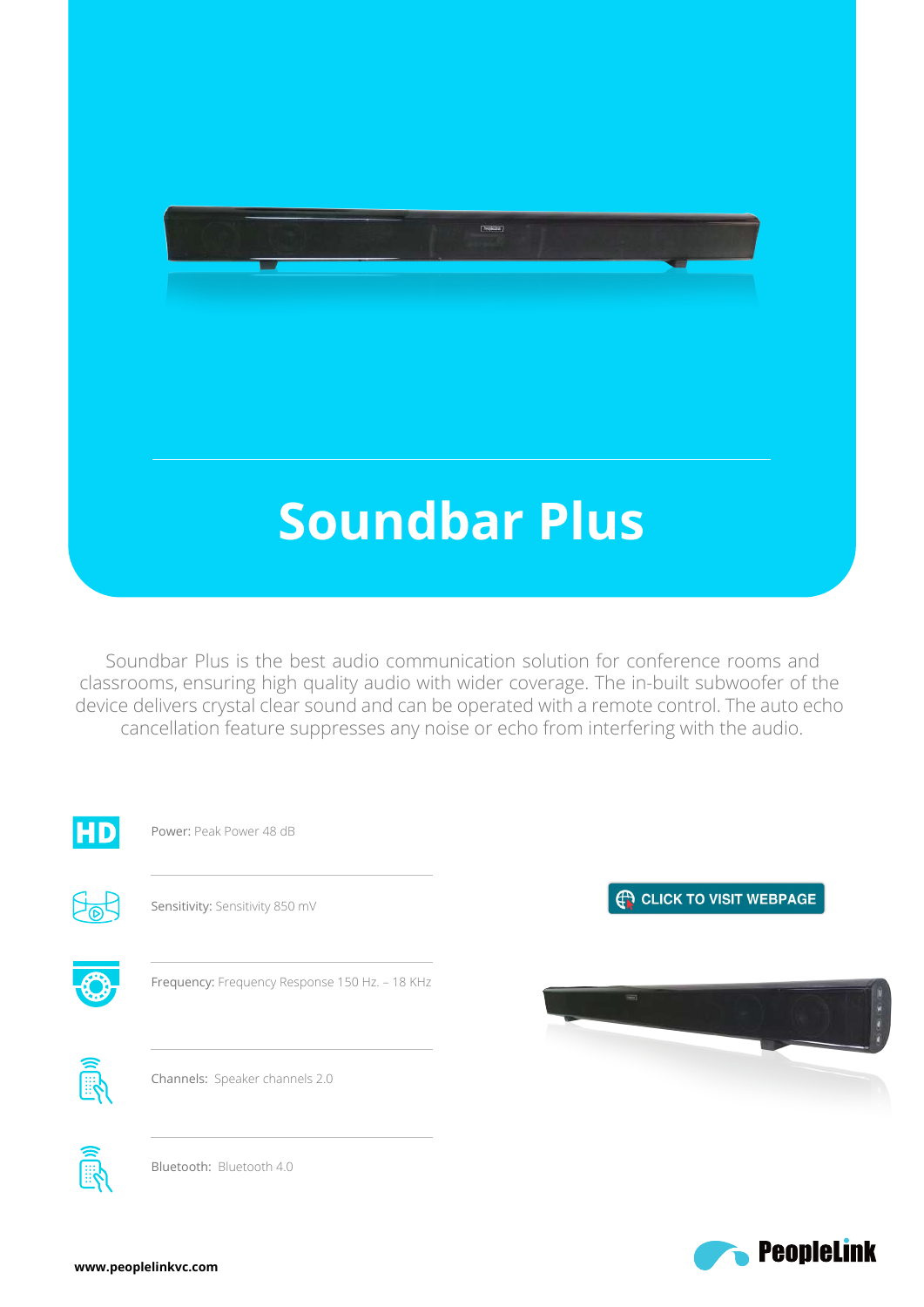## Applications

- Area of application: Boardrooms, center of learning, mission critical operation center, medical care units and court rooms
- Capacity: 10 to 15 seater
- Shape of the room: 20ft x 15ft

# Specifications

#### **Soundbar Plus**

### **GENERAL FEATURES**

Mounting features Finish / Colours Power Power rating Desktop & Wall Mount Black AC100~245V/50-60Hz RMS: 30W = 15W\*2 With DSP

#### **SPEAKERS**

Speaker channels Peak Power Freq. Response Input Sensitivity Speaker Elements 2.0 Channels 48 dB 150 Hz. – 18 KHz. 850 mV 2.25"\*4 deep Built-In Subwoofer

### **CONNECTIVITY FEATURES**

Included accessory PeopleLink Soundbar Plus, Remote and Power Adaptor

### **PHYSICAL FEATURES**

**Dimensions** Weight Weight with box (900mm) L x (78mm) W x (54mm) D 1.76kg 2.35kg Approx

## **ACCESSORY**

Included accessory PeopleLink Soundbar, Remote and Power Adaptor

![](_page_1_Picture_19.jpeg)

![](_page_1_Picture_20.jpeg)